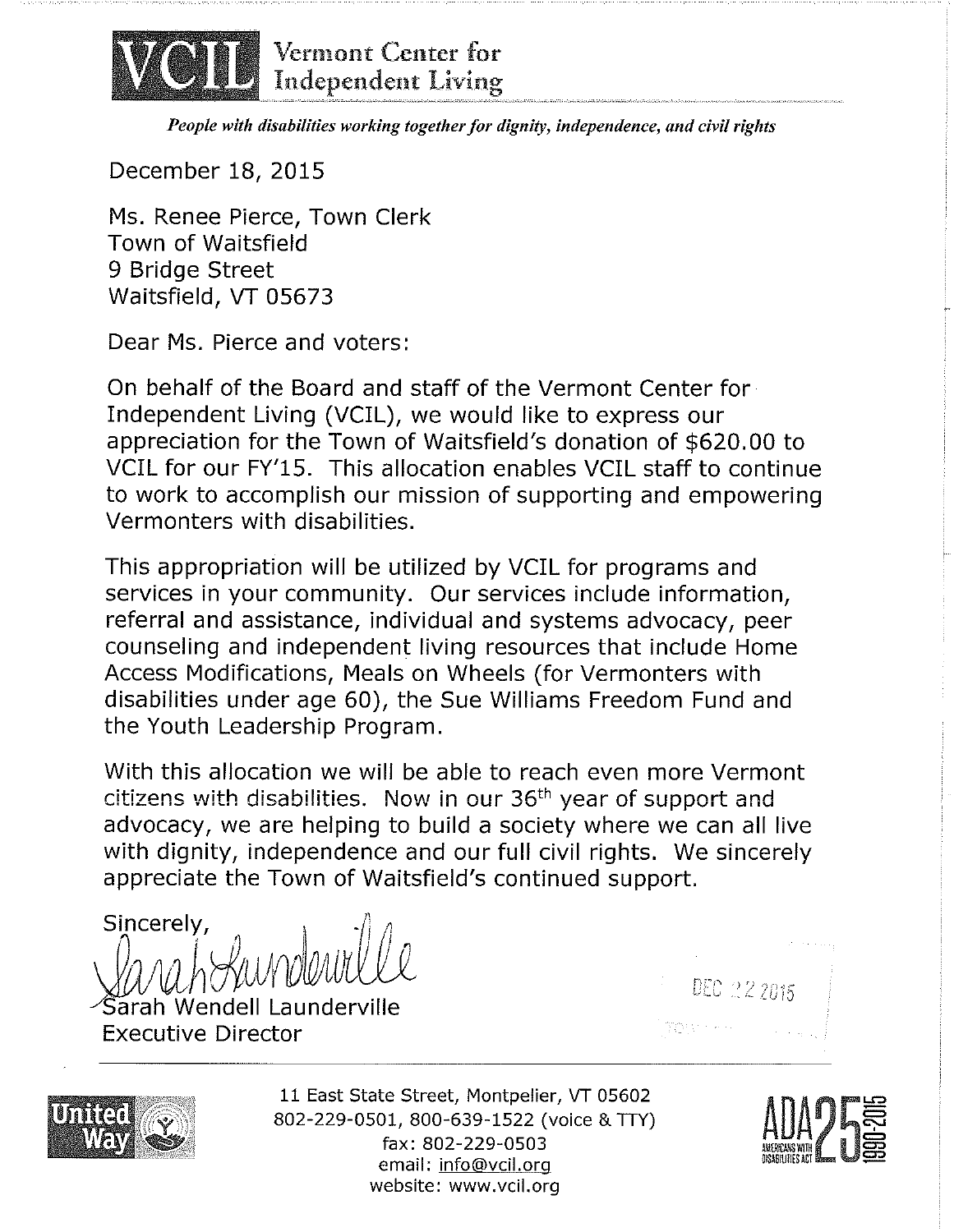

*People with disabilities working together for dignity, independence, and civil rights* 

December 21, 2015

Renee Pierce Town Clerk Town of Waitsfield 9 Bridge Street Waitsfield, VT 05673

Dear Ms. Pierce and voters:

The Vermont Center for Independent Living (VCIL), a statewide, non-profit organization dedicated to improving the quality of life for people with disabilities, respectfully requests funding from the Town of Waitsfield for our fiscal year 2016.

Annual support from over 140 cities and towns across the State helps VCIL assist Vermonters with disabilities achieve dignified and self-determined lives. VCIL works to serve individuals who can benefit from our direct services as well as to educate and inform members of the community about disability related issues and independent living. Direct services are available to residents of Waitsfield in a number of ways. Peer counselors work with residents in their homes; small grants for adaptive equipment; Meals on Wheels for people under the age of 60; Home Access modifications; individual and systems advocacy and programs for youth. Information, Referral and Assistance is available to all residents by calling VCIL's I-Line, at 1-800-639-1522 (Voice and TTY).

This past year, VCIL spent \$1,365.00 on meals through our Meals on Wheels program on Waitsfield residents. We are requesting \$620.00 from the town to help more people with disabilities in the coming year. Enclosed you will find a summary of VCIL's programs and services for the town and a copy of our approved FY'l6 budget.

Thank you for your consideration. If you have questions or need additional information, please do not hesitate to call.

Sincerely,

Sarah Wendell Launderville Executive Director

000 28 2015

Enclosures



11 East State Street, Montpelier, VT 05602 802 229-0501, 800 639-1522 (voice & TTY) fax: 802 229-0503 email: info@vcil.org web site: www.vcil.org

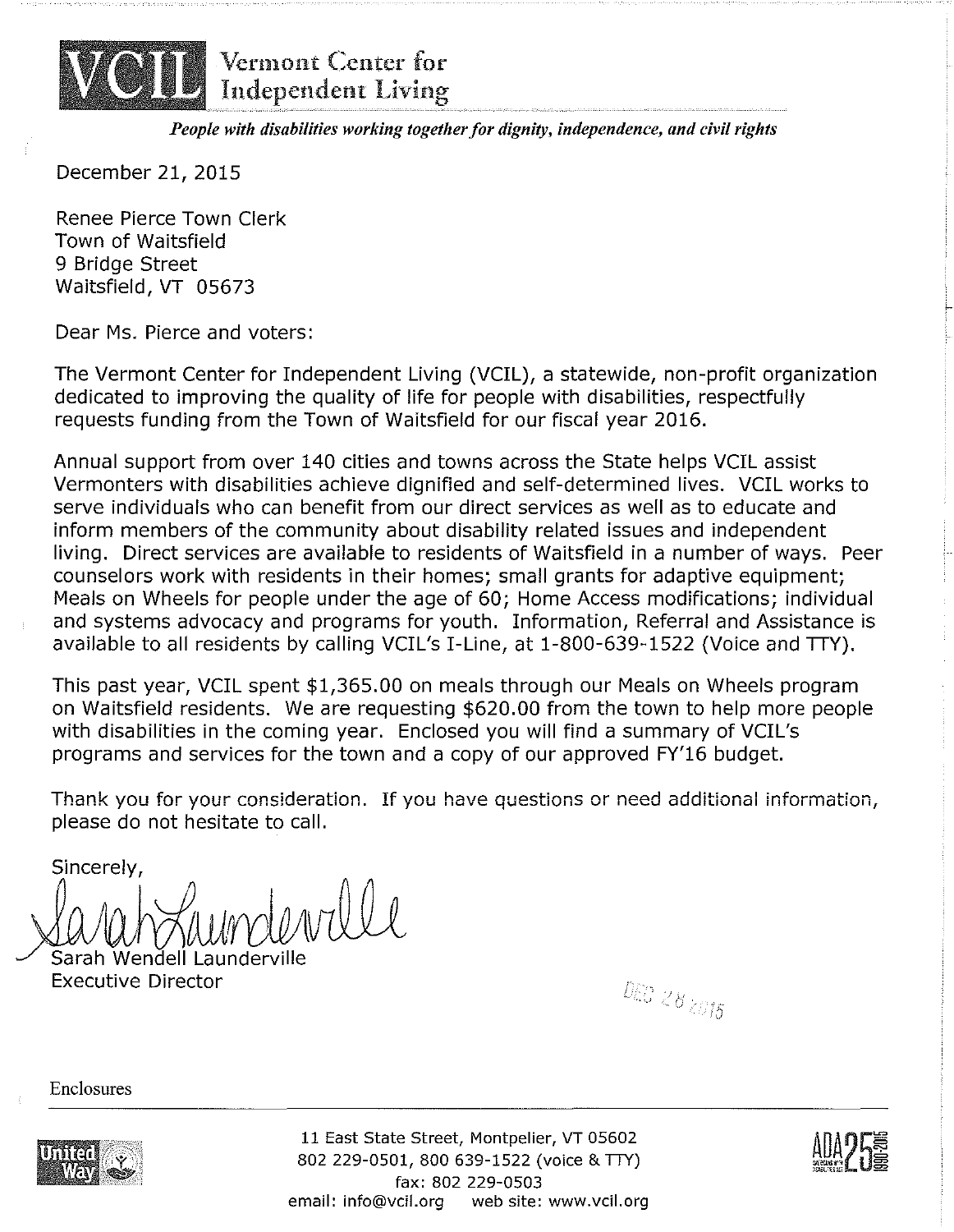## **THE VERMONT CENTER FOR INDEPENDENT LIVING**  TOWN Of WAITSFIELD **SUMMARY REPORT**

Since 1979, The Vermont Center for Independent Living (VCIL) has been teaching people with significant disabilities and the Deaf how to gain more control over their lives and how to access tools and services to live more independently. VCIL employees conduct public education, outreach, individual advocacy and systems change advocacy to help promote the full inclusion of people with disabilities into community life.

In FY<sup>1</sup> 15 (10/2014-9/2015) VCIL responded to over **3,265** requests from individuals, agencies and community groups for information, referral and assistance and program services for individuals living with a disability. VCIL Peer Advocate Counselors (PACs) provided one-on-one peer counseling to **346** individuals to help increase their independent living skills and **18** peers were served by the AgrAbility program. VCIL's Home Access Program (HAP) assisted **238** households with information on technical assistance and/or alternative funding for modifications; 68 of these received financial assistance to make their bathrooms and/or entrances accessible. Our Sue Williams Freedom Fund (SWFF) provided **100** individuals with information on assistive technology; 42 of these individuals received funding to obtain adaptive equipment. **500** individuals had meals delivered through our Meals on Wheels (MOW) program for individuals with disabilities under the age of 60.

VCIL's central office is located in downtown Montpelier and we have five branch offices in Bennington, Chittenden, Lamoille, Rutland and Windham Counties. Our Peer Advocate Counselors and services are available to people with disabilities throughout Vermont.

During FY '15, 2 residents of Waitsfield received services from the following programs:

- •Meals on Wheels (MOW)
	- (\$1,365.00 spent on meals for residents)
- •Peer Advocacy Counseling Program (PAC)
- •Sue Williams Freedom Fund (SWFF) (resident on waiting list for assistive technology in FY'16)

To learn more about VCIL, please call VCIL's toll-free I-Line at: 1-800-639-1522, or, visit our web site at www.vcil.org.